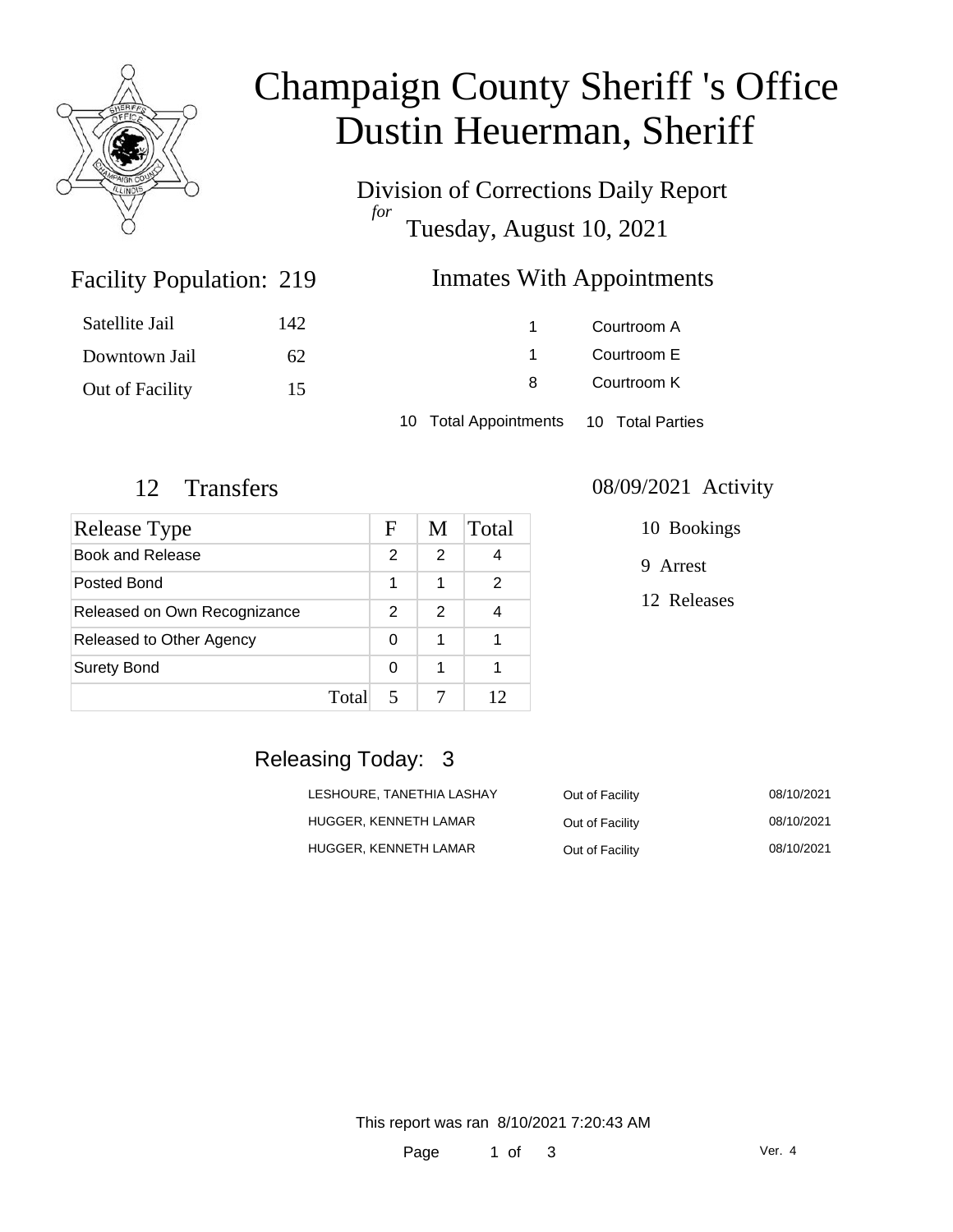

# Champaign County Sheriff 's Office Dustin Heuerman, Sheriff

Division of Corrections Daily Report *for* Tuesday, August 10, 2021

#### Custody Status Count

- Electronic Home Dentention 14
	- Felony Arraignment 9
		- Felony Other 2
	- Felony Pre-Sentence 4
		- Felony Pre-Trial 141
	- Felony Pre-Trial DUI 1
	- Felony Sentenced CCSO 10
	- Felony Sentenced IDOC 13
		- Hold Other 1
		- Hold Sentenced IDOC 1
	- Misdemeanor Arraignment 2
		- Misdemeanor Pre-Trial 2
			- Petition to Revoke 4
			- Remanded to DHS 13
				- Traffic Pre-Trial 1
		- Traffic Sentenced CCSO 1
			- Total 219

This report was ran 8/10/2021 7:20:43 AM